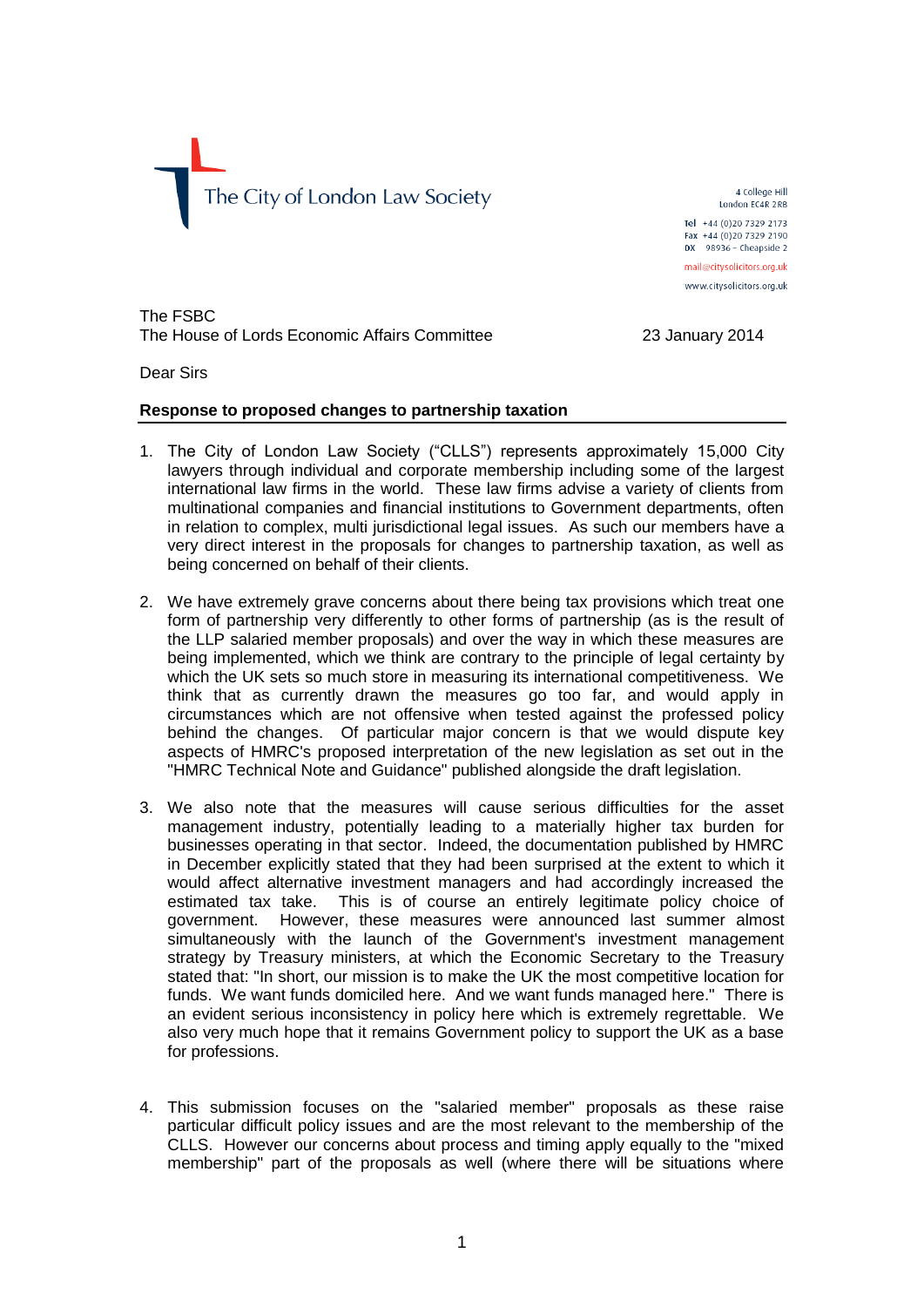genuine commercial arrangements are going to be caught by the new taxing provisions, unfairly in our view).

## *The policy background*

- 5. Historically in the UK businesses providing professional advice almost invariably constituted themselves as partnerships for a variety of commercial, regulatory, tax and cultural reasons. However, following the great expansion of the City of London in the 1980s, concerns began to arise that the unlimited liability borne by partners was not appropriate in the context of the size of those businesses and the risks to which they were unavoidably exposed.
- 6. The largest accountancy firms in particular undertook quite a lot of work to investigate whether it would be possible to move their legal seats, although not places of business, to Jersey, whose government obligingly legislated to bring into existence a partnership with limited liability that could be utilised by such a firm.
- 7. The UK government of the day responded by opening a consultation on the possibility of creating an entity which would have most or all of the liability-limited features of the limited company, but would offer tax consequences similar to that of a partnership. This was clearly considered important to ensure that the UK (and the City of London) remained a leading centre for financial and professional services. This led to the creation of the UK LLP under the Limited Liability Partnerships Act 2000.
- 8. The tax policy intention behind the 2000 Act (and consequential amendments to the various taxes acts) was explicit: "Members of an LLP will be treated for income and capital gains tax as if they were in a conventional partnership". (*House of Commons Research Paper 00/54, 22 May 2000, note on Clause 10 of the LLP Act.)*
- 9. At the time, there was substantial agreement as to the merits of the proposals. They were first put forward by John Major's Conservative government in its latter days, and were carried through to fruition by Tony Blair's Labour administration. They received cross-party support when put before Parliament. Whilst some individual members of Parliament objected that the privilege of limited liability should only be extended to shareholders in companies, it would be fair to say that the measures, and the policy behind them, were not controversial. Indeed the proposition that a member of an LLP should not be able to be an employee was an explicit part of the policy, having been originally advanced by Baroness Buscombe in the House of Lords debate on the Bill which became the 2000 Act: "we believe that the Bill should make clear that a member of an LLP will not be an employee of the LLP unless there is express agreement to that effect between the member and the LLP." (*HL Deb 09 December 1999 vol 607 c1424.*)
- 10. Over time, of course, LLPs became the preferred (though not universal) choice of the professional firm facing a decision as to how it should be constituted. LLPs also came to be utilised for a much wider variety of purposes than were originally anticipated.
- 11. The remuneration arrangements of members of LLPs also evolved over time, reflecting the fact that if an individual became a member of an LLP, they could be remunerated without suffering the burden of employer's National Insurance contributions. With the last Labour government choosing to increase employer's National Insurance substantially during its tenure, the financial incentive to do this grew over time. However, of course, any individual accepting LLP membership would not be an employee as a matter of law and so would forgo those statutory rights which would accrue to him as an employee. The LLP would also lose the right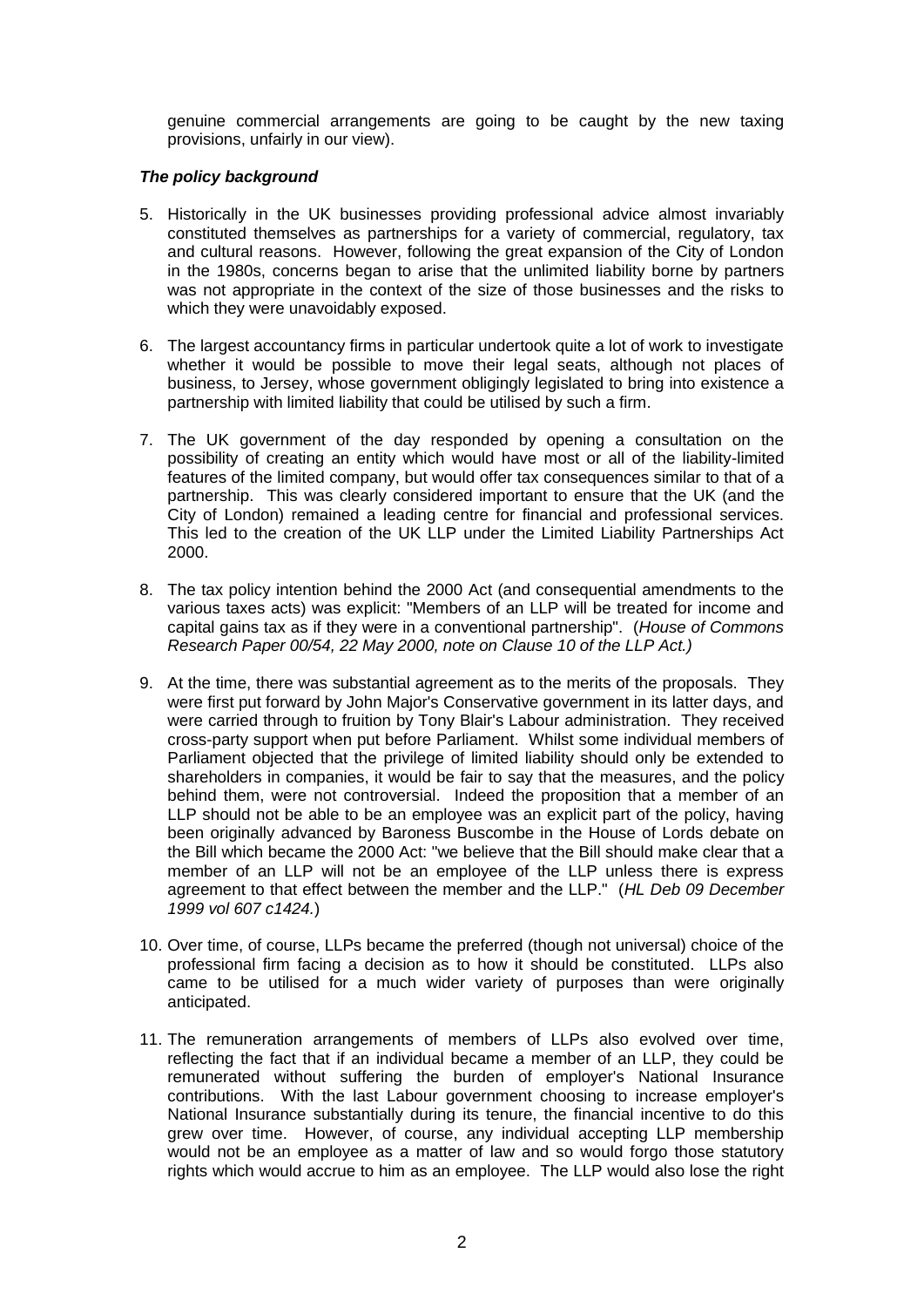to claim statutory sick pay or statutory maternity pay in respect of the individual should they become relevant.

- 12. It is fair to say that for a period after 2000 there were differences of opinions among advisers as to how far it was possible to push an individual LLP member's arrangements towards having the characteristics of employment and remain confident that an employment would not actually arise. However, HMRC's attitude became clear over time – it would not argue that an individual was an employee of an LLP if they were a member of that LLP. This stance was confirmed orally by representatives of HMRC to various of our member firms, and also in writing by HMRC to the Association of Partnership Practitioners.
- 13. In our view this background is very important in understanding the scale of the impact of the existing proposals, and our criticisms of them. We must emphasise: since 1997 it has been clear government policy, endorsed by governments of different parties, that there should be neutrality for income tax purposes as between LLPs and general partnerships. This policy has been confirmed by HMRC. No change was suggested until the announcement of the current measures.
- 14. It follows from this that making individuals members of LLPs on terms as to remuneration which may resemble those of an employee of equivalent seniority in a company is not of itself tax avoidance. It is misleading to talk pejoratively, as HMRC did in the 20 May 2013 policy document putting forward these proposals, of LLPs being used to "disguise" employment and so "avoid" employment taxes. Where our member firms adopted such structures they acted entirely in accordance with Government policy, openly promoted and endorsed by HMRC. There was no disguise; there was no avoidance.
- 15. It is also worth repeating that this is not a case where a tax benefit can be delivered without any commercial consequence. In becoming an LLP member rather than an employee, an individual may give rise to a tax benefit but also suffers a very real detriment in losing their statutory employment rights – indeed the leading case of *Tiffin v Lester Aldridge LLP* concerned an LLP member who tried to claim employment status in order to found an unfair dismissal claim. This is not a clever piece of tax structuring which delivers a tax benefit for no cost – it is a changing of the parties' legal relationship with very real non-tax consequences. The fact that the proposals would result in the tax cost of employment status arising without the attendant benefits is in our view an unfair result of the underlying policy.
- 16. It is of course open to any government to change policy and subject any given category of taxpayers to a less favourable tax regime. Indeed, the 20 May document contains a more honest statement of the position where it states that "The Government considers that the continuation of this favourable treatment for an individual who, but for the legislation, would otherwise be employed by the LLP is unfair to other taxpayers and can create avoidance opportunities." This is a change of policy: it is not a closing of loopholes.
- 17. We would accept that the 2000 legislation and subsequent HMRC practice could perhaps be criticised as failing to deliver the desired neutrality of income tax treatment between LLPs and partnerships, on the ground that it made it so hard to be an employee of an LLP that it actually put LLPs in an advantaged position. However, the current proposals demonstrably go further than treating as an employee for tax purposes an LLP member who would otherwise be an employee as a matter of general law and change the policy fundamentally in that they clearly and explicitly place the LLP at a positive disadvantage. We have genuine difficulties with a policy that treats as an employee a member of an LLP who in another form of partnership, would (as a matter of general law) be a partner and thus treats one form of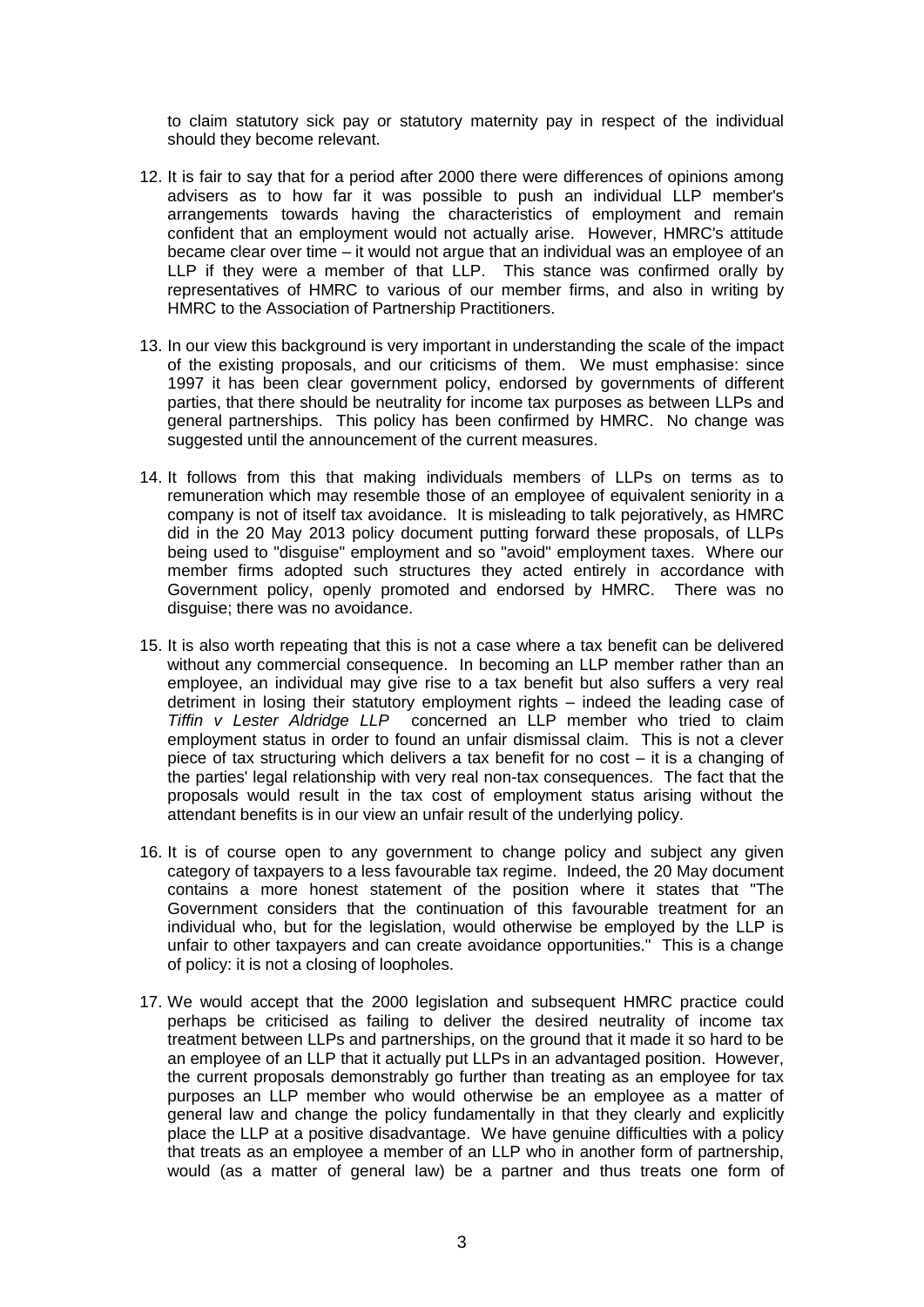partnership (ie the LLP) differently from other forms of partnership, particularly in view of the policy rationale behind the creation of LLPs.

18. Many of the businesses affected are world-class professional services firms, whose value to the economy is incalculable. This value is direct, in that these successful businesses are highly profitable and wealth generative. They have international client bases, and so make a real contribution to the balance of payments. The benefit is also indirect, in that the presence of these businesses, in a diverse and thriving competitive market, provides the essential infrastructure to support the UK's world leading financial services industry.

## *Our recommendations*

#### *Our first recommendation is that the implementation of the proposals should be delayed until 2015.*

- 19. These proposals are detailed. They remain the subject of consultation and extensive lobbying. They are also still relatively undeveloped in a number of areas: while draft legislation and guidance exists on the major points, a number of consequential impacts remain unclear and, as stated above, there are real concerns over HMRC's views on how the legislation should be applied. It would also in our view make sense to await the Office of Tax Simplification report on the taxation of partnerships in order that any reforms arising from that report can be implemented as part of a package with these changes.
- 20. As things stand the new rules will come into force on 6 April. However, the legislation giving effect to them will not receive Royal Assent until mid- to late-July, and will be subject to change throughout that period. Indeed we would hope it would change in some respects before enactment.
- 21. Businesses need to be given the opportunity to consider properly the application of this legislation to themselves and evaluate their response. A variety of legitimate responses are possible – some minimal, some very fundamental. A firm whose remuneration structure includes some salaried members may decide the best course of action is to do nothing and pay the National Insurance imposed by the new law. It may decide it is best to change its remuneration structures such that the current salaried members are remunerated on a different basis – however, that process will, in a large firm, be time consuming as it will likely require amendments to the firm's constitution. It may decide to change its policy on making up partners such that individuals are not given the title partner until they have satisfied the firm that they are ready to become full equity partners.
- 22. We would note that whilst it is unlikely to be an option for law firms, one possibility that many investment managers to whom this legislation will apply will be considering is moving to a corporate structure instead of an LLP. Due to the slow process of regulatory approvals, it would be impossible for an investment manager wishing to respond in this way to do so before 6 April.
- 23. These are all decisions of great importance to these businesses, and will involve (indeed are already involving) the commitment of large amounts of senior management time to the detriment of their core businesses. It is of course not improper for businesses to go through this thought process. It is not indicative of tax avoidance in any way. It is a perfectly legitimate examination of the changed choices offered by the tax legislation and a resulting consideration of the business' response to those choices.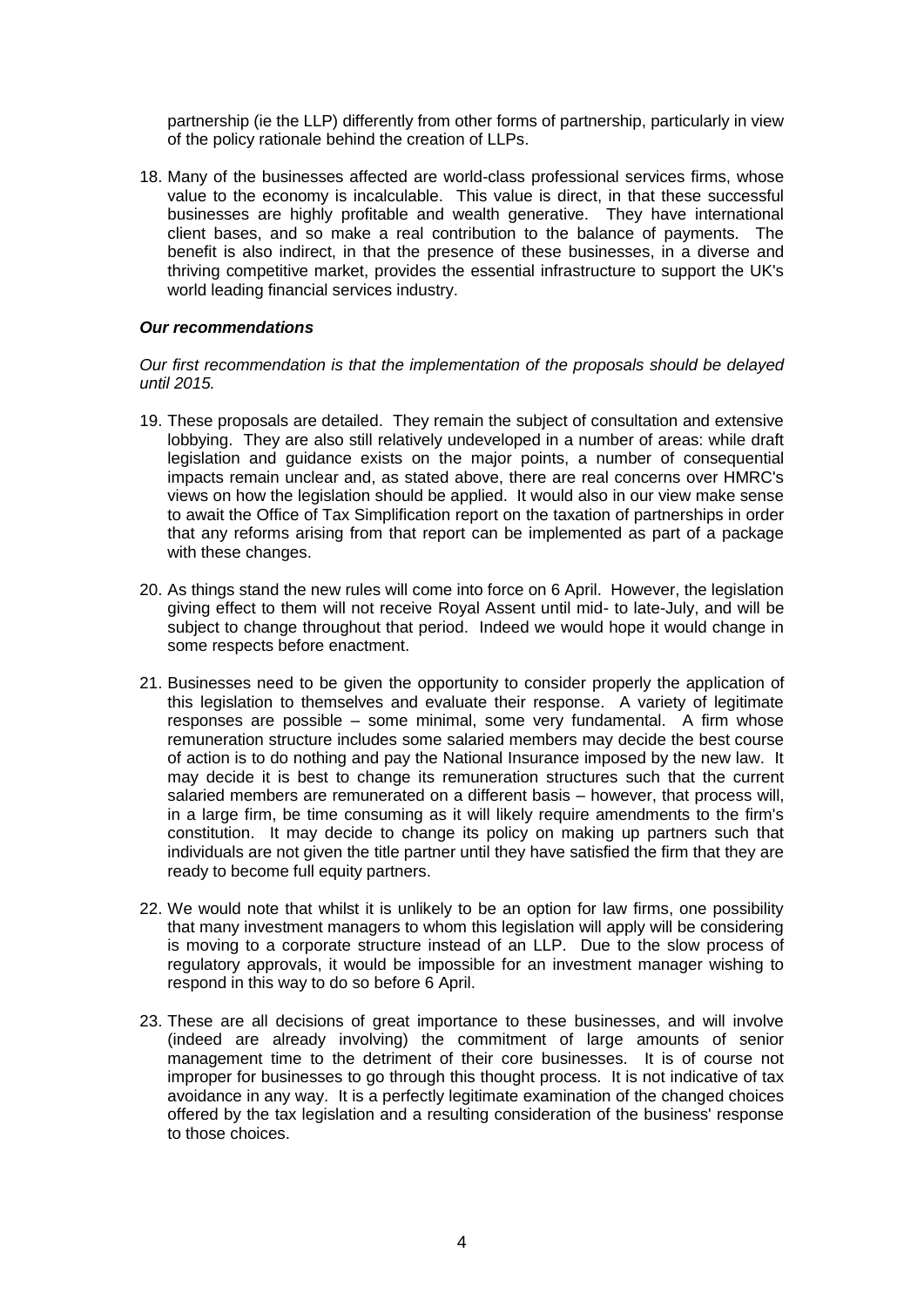- 24. The consultation process has also been managed in a regrettable manner. It is extremely unusual, as was the case here, for the second iteration of proposals to be more aggressive to taxpayers than the first. Additionally, during the early part of the consultation process, many of our member firms were told by representatives of HMRC that they should not worry about the proposals as HMRC was not looking to target professional firms. This message has now been reversed, and in similar discussions HMRC are now saying the opposite. This does not promote trust and confidence in the consultation process. It also emphasises the point on timing: law firms could not have reasonably anticipated that they would be targeted by these measures until the publication of the second iteration on 10 December 2013.
- 25. Requests for a deferral of the proposals to HMRC have been met by the response that the tax take from the measure has now been baked in to the government's 2014/15 fiscal projections, and so a delay is impossible. This further undermines the validity of the consultation process, since it also implies that a significant reduction in the scope of the measures could not be contemplated.
- 26. In promoting its international competitiveness the UK sets great store by its commitment to the rule of law and legal certainty. The manner of introduction of these measures undermines both to the detriment of some of the country's most successful businesses. Put simply, it is not fair to require businesses to consider their response to a fundamental policy change – and that is what these proposals are – without being able to see the law and all relevant supporting material in its final form. Doubly so where legitimate responses to the change will in many cases be substantial and time-consuming. Yet that is what is currently happening.

*Our second recommendation is that the detail of the proposals be reviewed as their current scope exceeds that of the published policy and so does not give proper effect to it.*

- 27. We will be making detailed technical recommendations to HMRC on these points. However, in our view the key points to be addressed are around the remunerationbased test of true partnership ("Condition A" in the draft legislation):
	- If individuals come together to try and maximise their collective profit in order to divide that profit amongst themselves, they have the economic character of partners rather than employees. It should not matter how that profit is divided up. A business is no less a partnership if it divides up its profits based on the recommendations of a remuneration committee considering individual performance than if it does so by reference to a preset formula based on set partnership shares. As drawn the legislation (certainly as interpreted by HMRC based on their Technical Note and Guidance) does not deliver this result.
	- Similarly HMRC contend that an individual may be a salaried member if he is remunerated by reference to the performance of part of a business rather than all of it (for example, in a multi-office firm, if they get a share of their office's profits rather than the profits of the entire firm). This cannot be right: if such an individual is not "really" a partner in the entire firm, then surely their position is far more akin to that of a partner in a smaller firm than that of an employee? On the flipside, especially in the context of overseas firms with UK offices, members of UK LLPs are often remunerated by reference to the profits of both the UK LLP and an overseas LLP. HMRC are contending that such an arrangement should be caught, whereas again the analogy should not be to an employment but to partnership in a different (in this case bigger) firm.